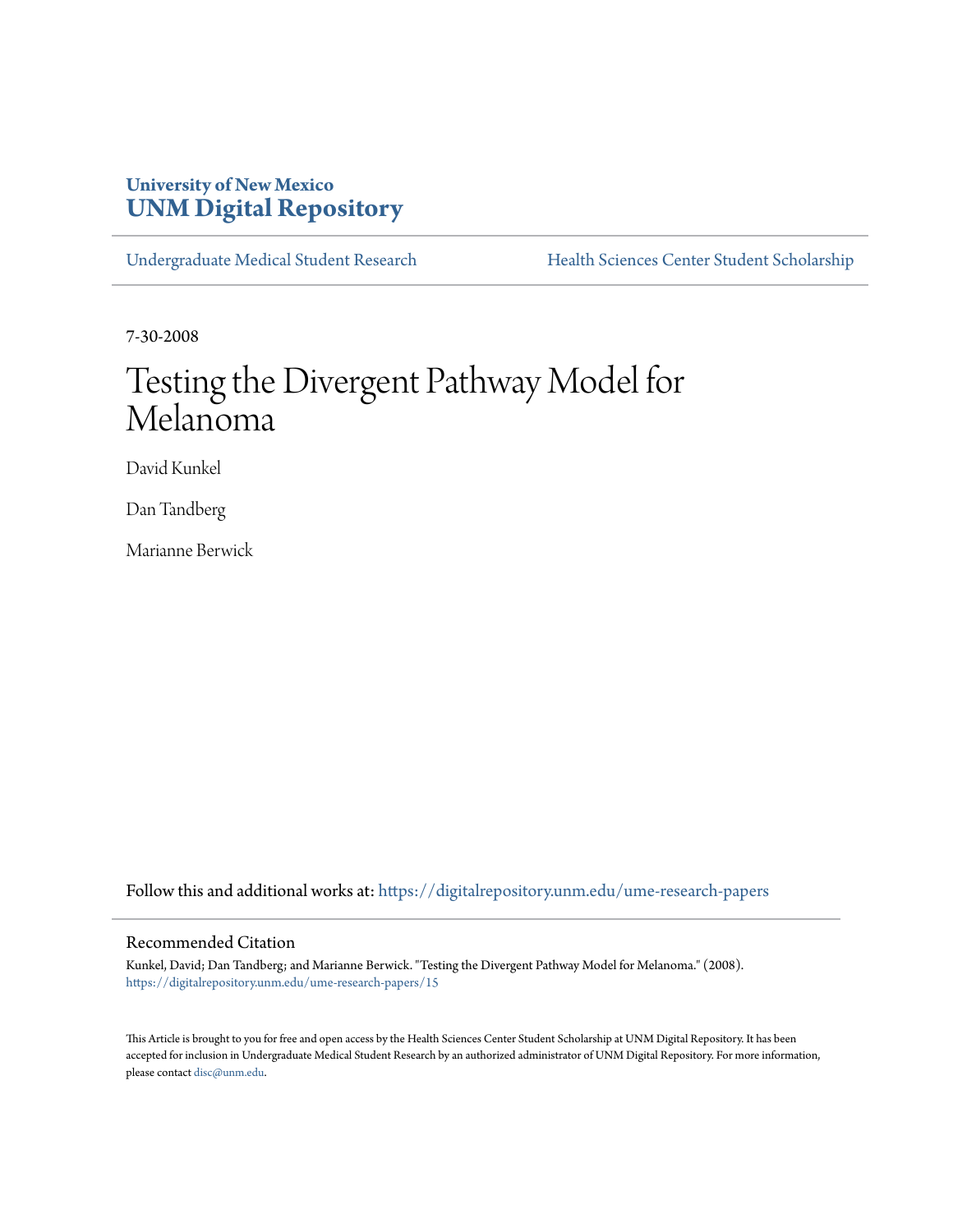### **TESTING THE DIVERGENT PATHWAY MODEL FOR MELANOMA**

D. Kunkel<sup>1</sup>, D. Tandberg<sup>2</sup>, and M. Berwick<sup>3</sup>

<sup>1</sup>School of Medicine, <sup>2</sup>Department of Emergency Medicine, <sup>3</sup>Department of Internal Medicine, Cancer Research and Treatment Center, University of New Mexico, Albuquerque, NM

#### **Abstract**

*Post hoc* analysis of a large US population-based study of melanoma was carried out to test Whiteman's divergent pathway model that suggests different etiologic pathways for melanoma based on (1) pattern of sun exposure, as characterized by anatomic site, and (2) host factors such as propensity for melanocyte proliferation, as characterized by nevus status. Study subjects consisted of 528 newly diagnosed cases of melanoma among Caucasian residents of Connecticut. Nurse-interviewers obtained information on age, gender, hair color, eye color, skin color, history of sun exposure, history of painful sunburns, anatomic site of melanoma, and number of nevi on both arms and the back. Age-adjusted simultaneous odds ratios with 95% confidence intervals were generated using nevus status as the dependent variable. The study found a statistically significant relationship ( $p<0.01$ ) exists between anatomic site of melanoma and having many nevi. This is consistent with the prediction of the divergent pathway model for different paths to melanoma formation based on pattern of sun exposure and host propensity for melanocyte proliferation. Further investigation into the biological basis for the divergent pathway is warranted so that skin cancer prevention strategies can be tailored to specific populations.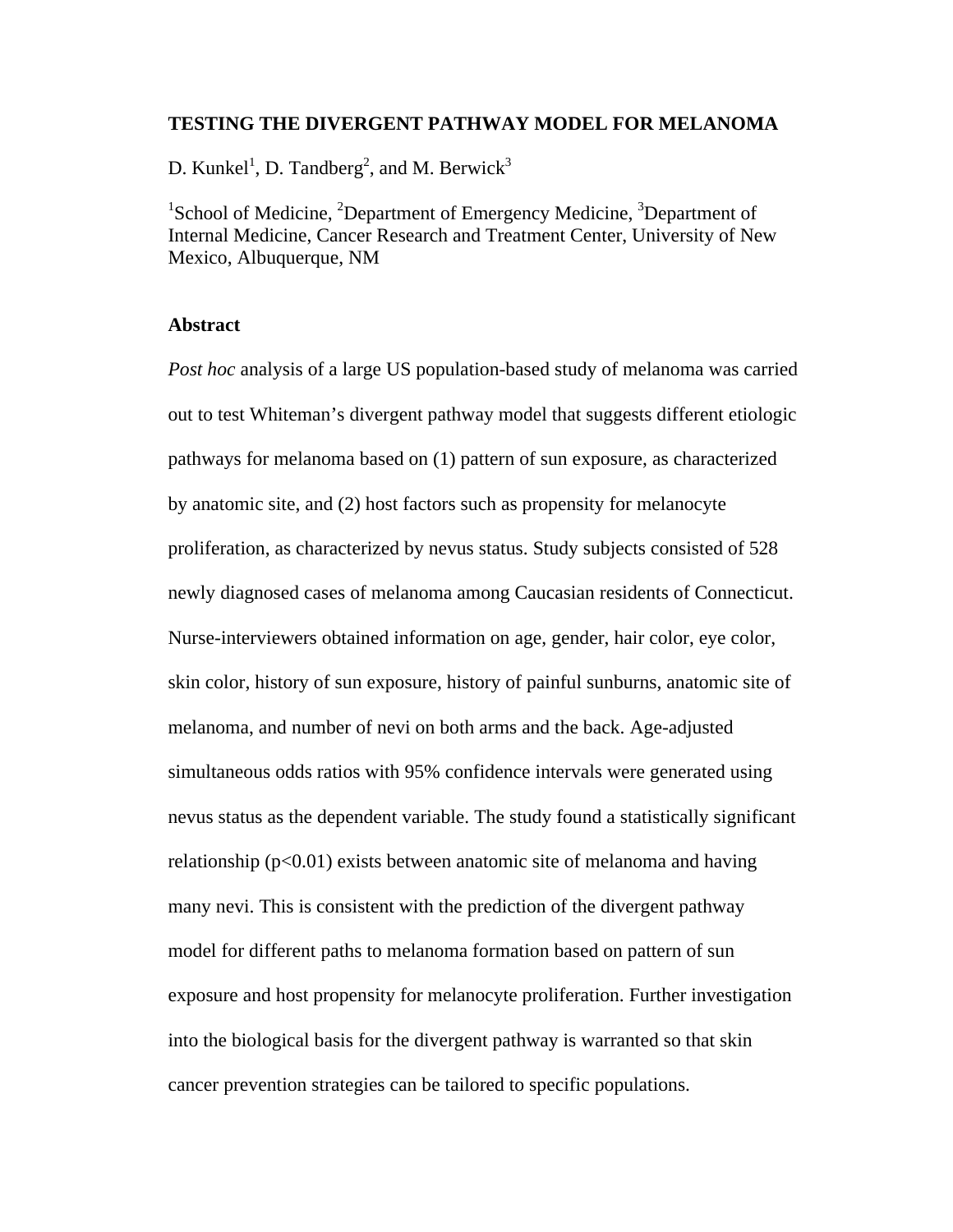#### **Introduction**

 Cutaneous malignant melanoma, a tumor arising from melanocytes, is by far the most common fatal skin cancer (1). It is the fifth most common cancer among men and the seventh most common cancer among women in the United States (2). Moreover, the incidence of melanoma is rising more rapidly than that of any other cancer: the frequency of melanoma has increased by a factor of 15 in the last 60 years (3).

 Sun exposure is generally accepted as a major causative factor behind melanoma (5). However, the relationship is complex, as illustrated by apparent paradoxes in melanoma epidemiology. The prevalence of melanoma in susceptible populations has long been known to vary inversely with latitude of residence (6), yet measures of individual sun exposure have been inconsistently associated with melanoma (7). Indoor workers have a higher risk of melanoma than outdoor workers (8). Furthermore, a small proportion of melanomas arise in sites that are completely protected from the sun, such as the axillae (9). In sum, while pattern of sun exposure is recognized as an important determinant of melanoma, no consistent signature of ultraviolet exposure has been found in any gene mutated in melanoma and thus mechanisms mediated by processes other than direct absorption of ultraviolet light by DNA may contribute to progression to melanoma (10).

 Differences in melanoma incidence and age-at-onset have been observed across anatomic site. These differences defy explanation based upon the pattern of sun exposure alone, i.e. chronic versus intermittent (11). It has therefore been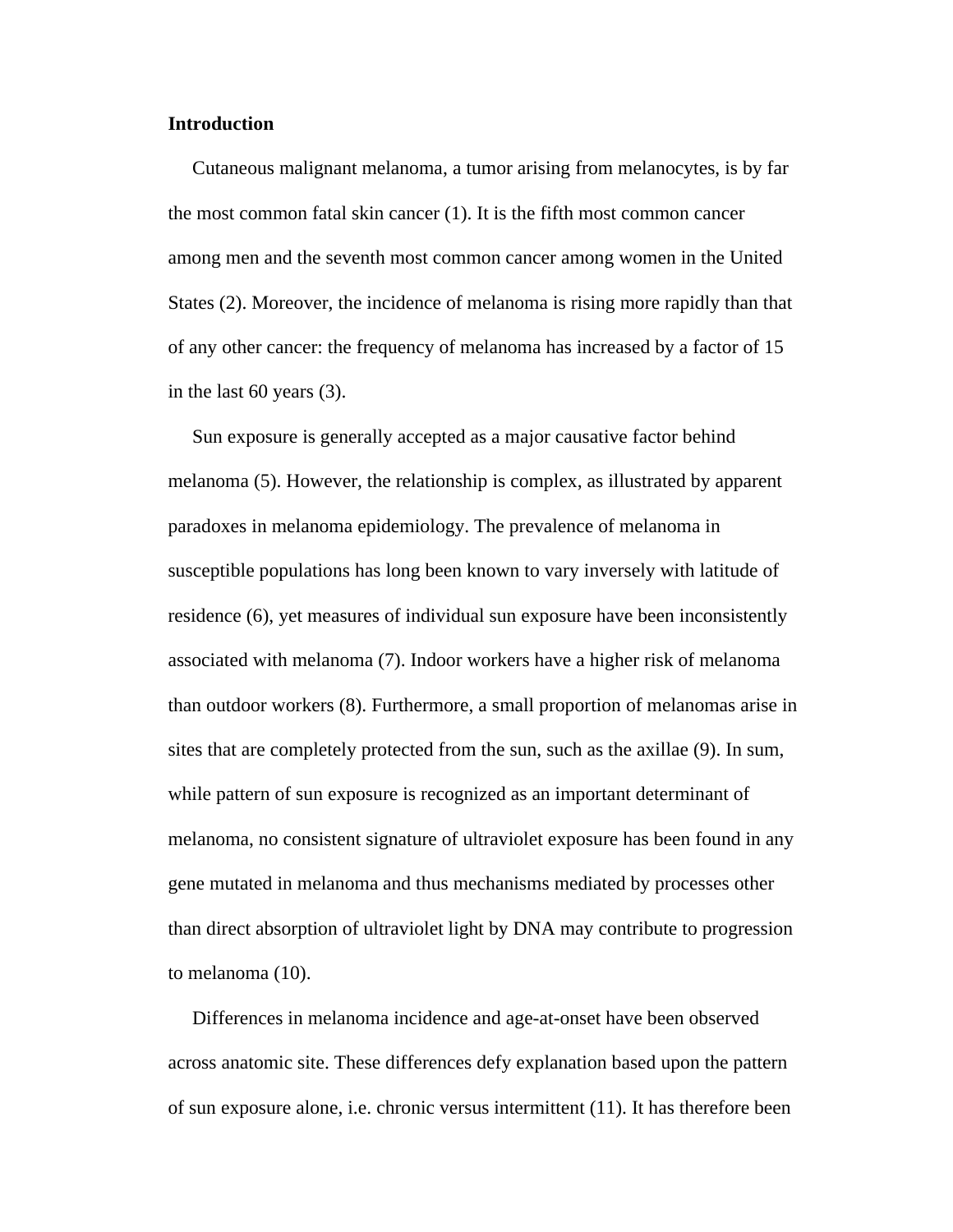suggested that the response of melanocytes to ultraviolet light varies depending on their location in the body (12).

 Collectively, the evidence points to melanomas arising along distinct genetic pathways via a complex interaction of factors related to anatomy, heredity, and sun exposure (10). The recently proposed 'divergent pathway' model for development of cutaneous melanoma seeks to offer a unifying hypothesis for all of the epidemiologic and experimental data on melanoma (13). It proposes two different pathways for the development of melanoma. In the first pathway, individuals with a low propensity for melanocyte proliferation, as characterized by a low nevus count, develop melanoma after chronic exposure to the sun. Hence, melanomas arising in these individuals will occur predominantly on habitually sun-exposed anatomic sites, such as the head, neck, and arms. In the second pathway, melanoma develops in individuals with a high propensity for melanocyte proliferation, as characterized by a high nevus count. In this group, sun exposure plus host factors leads to melanoma formation in intermittentlyexposed anatomic sites, such as the trunk.

 The aim of the present study was to conduct *post hoc* analysis of a large, population-based case-control study of invasive malignant melanoma in Connecticut residents from 1987-1989 to query whether melanoma characteristics and risk factors differ across anatomic site as predicted by the 'divergent pathway' model.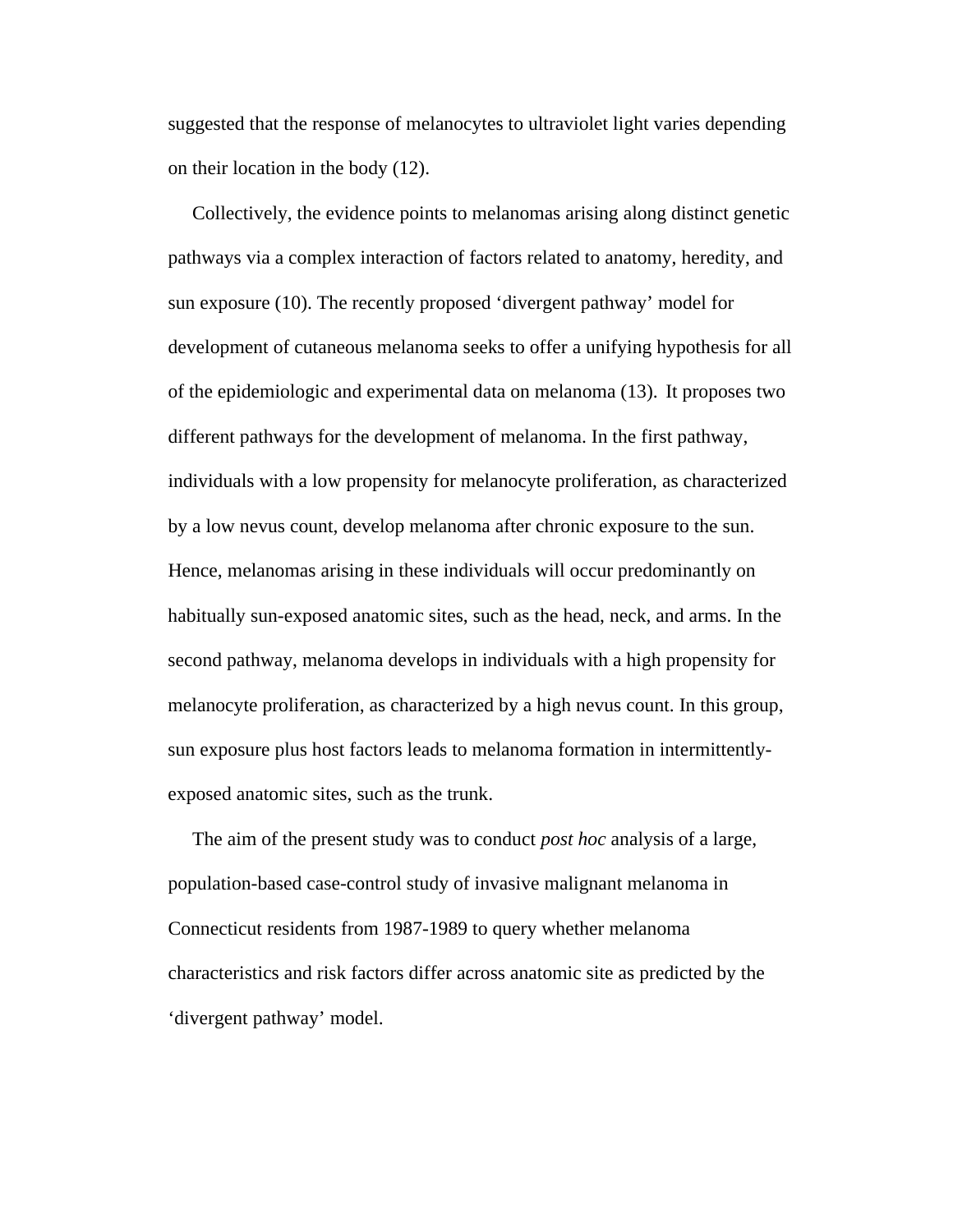#### **Results**

 The demographic characteristics and histologic subtypes of the subjects are presented in Table 1.Age-adjusted simultaneous odds ratios with 95% confidence intervals were generated using nevus status as the dependent variable and are presented in Table 2. Anatomic site of melanoma predicted a high nevus count, with p<0.01. Melanomas in chronically sun-exposed sites predicted lower nevus count (95% CI 0.26 – 0.85), while melanomas in intermittently sunexposed sites such as the upper shoulder and back, lower back, chest and stomach had 95% CI overlapping with one.

 Melanoma among males achieved a statistically significant associated with high nevus count (95% CI 1.07 – 2.39). No history of painful sunburns was also predictive of a high nevus count (95% CI  $1.01 - 2.26$ ). No other demographic characteristics or histologic subtypes were statistically significantly associated with high nevus count.

|           |             | Melanoma     |  |
|-----------|-------------|--------------|--|
|           | Melanoma in | 1n           |  |
| Variable  | chronically | intermittent |  |
|           | sun-exposed | ly sun-      |  |
|           | site        | exposed      |  |
|           |             | site         |  |
| Sex:      |             |              |  |
| Male      | 50          | 238          |  |
| Female    | 35          | 225          |  |
| Age       |             |              |  |
| < 45      | 14          | 140          |  |
| $45 - 64$ | 32          | 191          |  |
| $65+$     | 39          | 133          |  |

**Table 1.** Demographic characteristics and histologic subtypes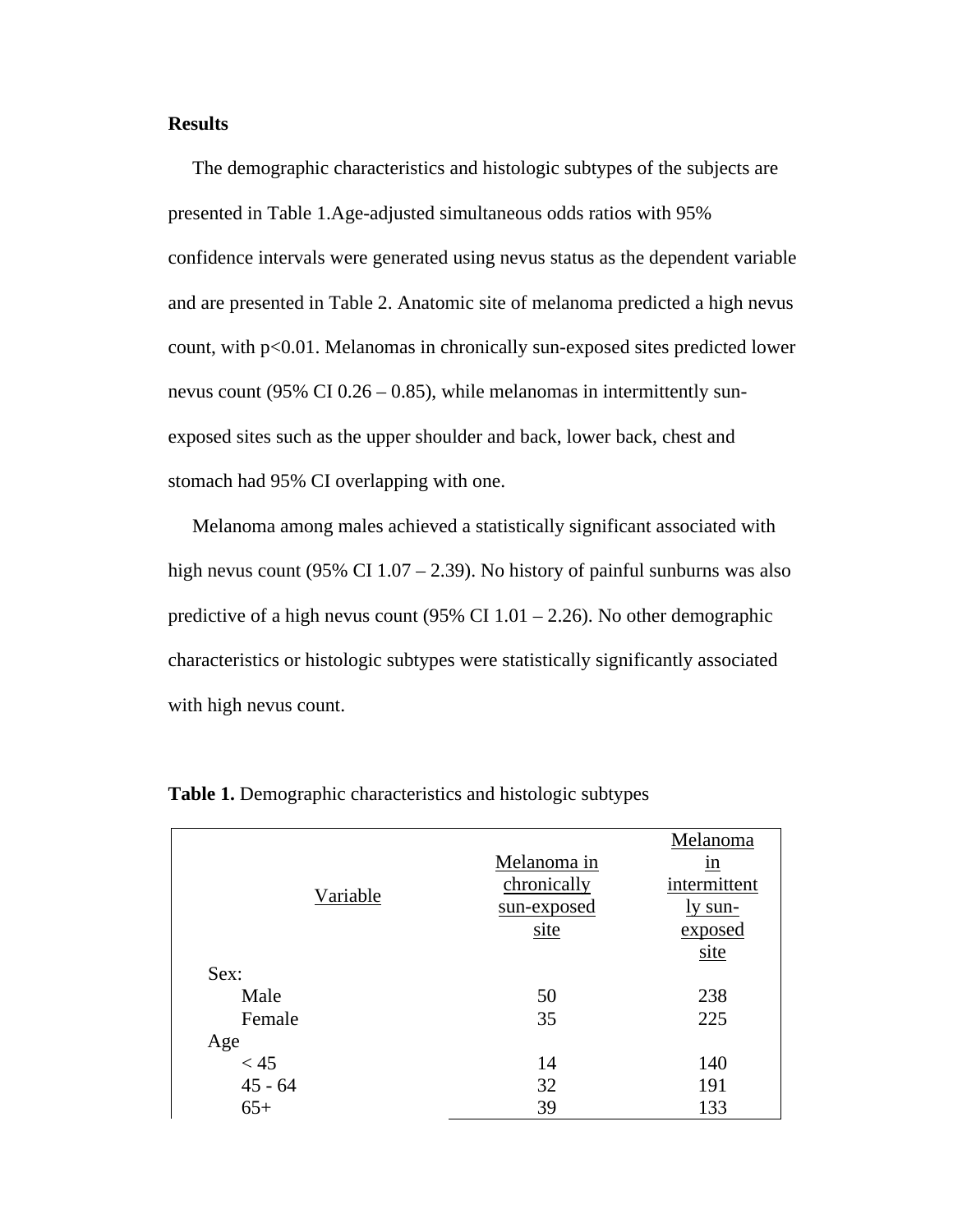| Histologic subtype:   |     |
|-----------------------|-----|
| Lentigo maligna       |     |
| Nodular               | 52  |
| Superficial spreading | 316 |
| <b>)</b> ther         |     |

**Table 2.** Multivariate age-adjusted Odds Ratios with 95% Confidence Intervals

for nevus count

| Variable              | Odds<br>Ratio* | 95%<br>CI | $P-$<br>Value |
|-----------------------|----------------|-----------|---------------|
| Anatomic site of      |                |           | 0.006         |
| melanoma:             |                |           |               |
| Head, face, and neck  | 0.47           | $0.26 -$  |               |
|                       |                | 0.85      |               |
| Upper shoulder and    | 1.13           | $0.68 -$  |               |
| back                  |                | 1.87      |               |
| Lower back            | 1.53           | $0.72 -$  |               |
|                       |                | 3.26      |               |
| Chest and stomach     | 0.77           | $0.39 -$  |               |
|                       |                | 1.52      |               |
| Male gender           | 1.60           | $1.07 -$  | 0.02          |
|                       |                | 2.39      |               |
| No history of painful | 1.51           | $1.01 -$  | 0.04          |
| sunburns              |                | 2.26      |               |

\*Age-adjusted odds ratio

# **Discussion**

The study found a statistically significant relationship  $(p<0.01)$  exists between anatomic site of melanoma and having many nevi. This is consistent with the prediction of the divergent pathway model for different paths to melanoma formation based on pattern of sun exposure and host propensity for melanocyte proliferation. However, nevus count was unable to predict anatomic site of melanoma (p<.06, unpublished results), which argues against clinical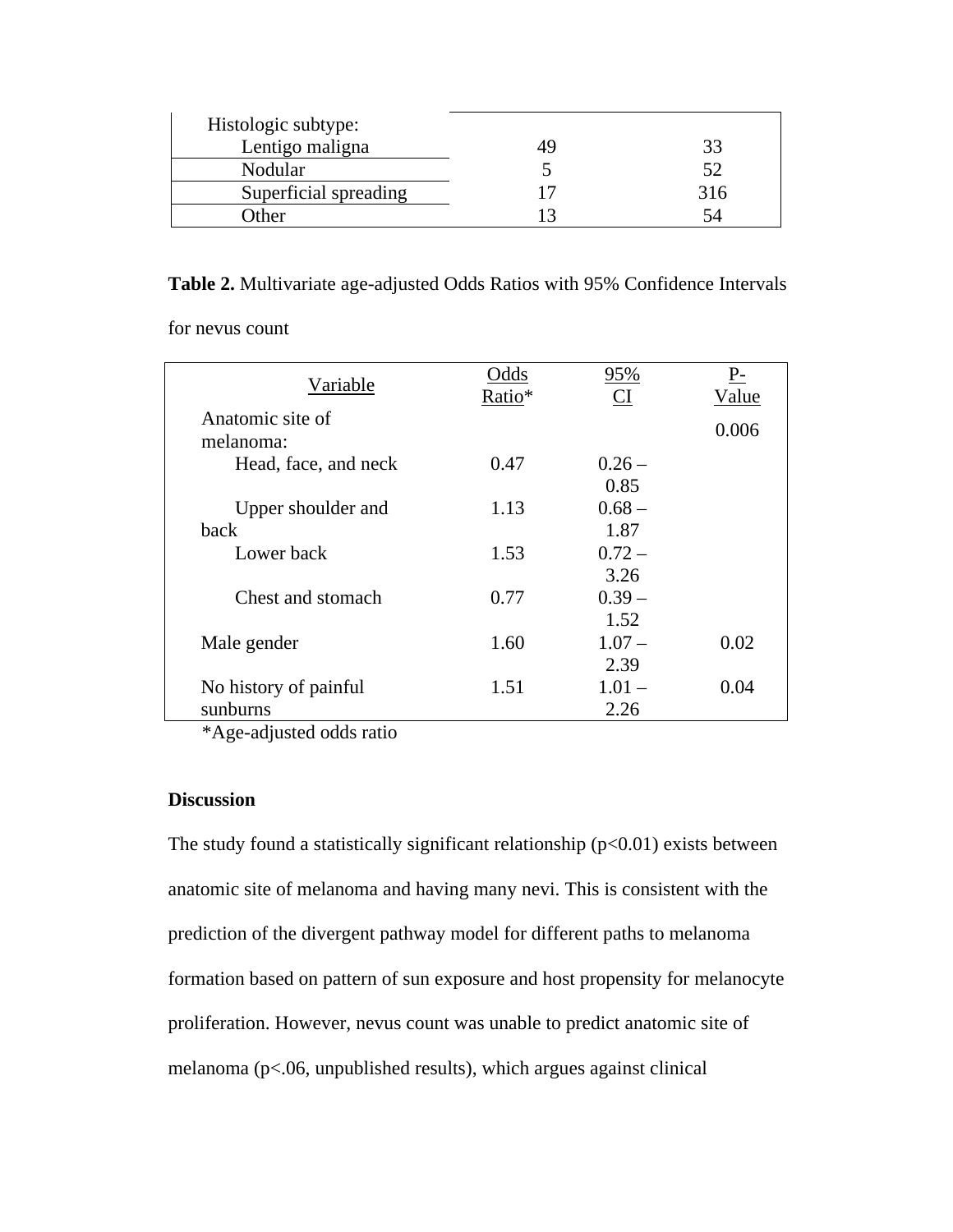significance. The association between male gender and no history of painful sunburns with high nevus counts is not surprising given that males who develop melanoma have higher nevus counts.

Given the finding that individuals with higher nevus counts are associated with anatomic site of melanoma, it may be that high nevus count is indicative of melanocyte instability. This could place individuals with unstable melanocytes at higher risk for development of melanoma as a result of intermittent sun exposure. On the other hand, individuals with stable melanocytes, as demonstrated by low nevus counts, are protected against this pathway of melanoma. They are susceptible to development of melanoma on chronically sun-exposed sites, such as the head, face, and neck. Further investigation into the biological basis for the divergent pathway is warranted so that skin cancer prevention strategies can be tailored to specific populations.

#### **Materials and Methods**

Cases for this study were obtained as previously described (14). Briefly, subjects consisted of newly diagnosed cases of melanoma among Caucasian residents of Connecticut between 1987 and 1989 as identified by the tumor registry. Nurseinterviewers obtained information on age, gender, hair color, eye color, skin color, history of sun exposure, history of painful sunburns, anatomic site of melanoma, and number of nevi on both arms and the back. Pathologists examined specimens and determined the histologic subtype of each melanoma. Age-adjusted simultaneous odds ratios with 95% confidence intervals were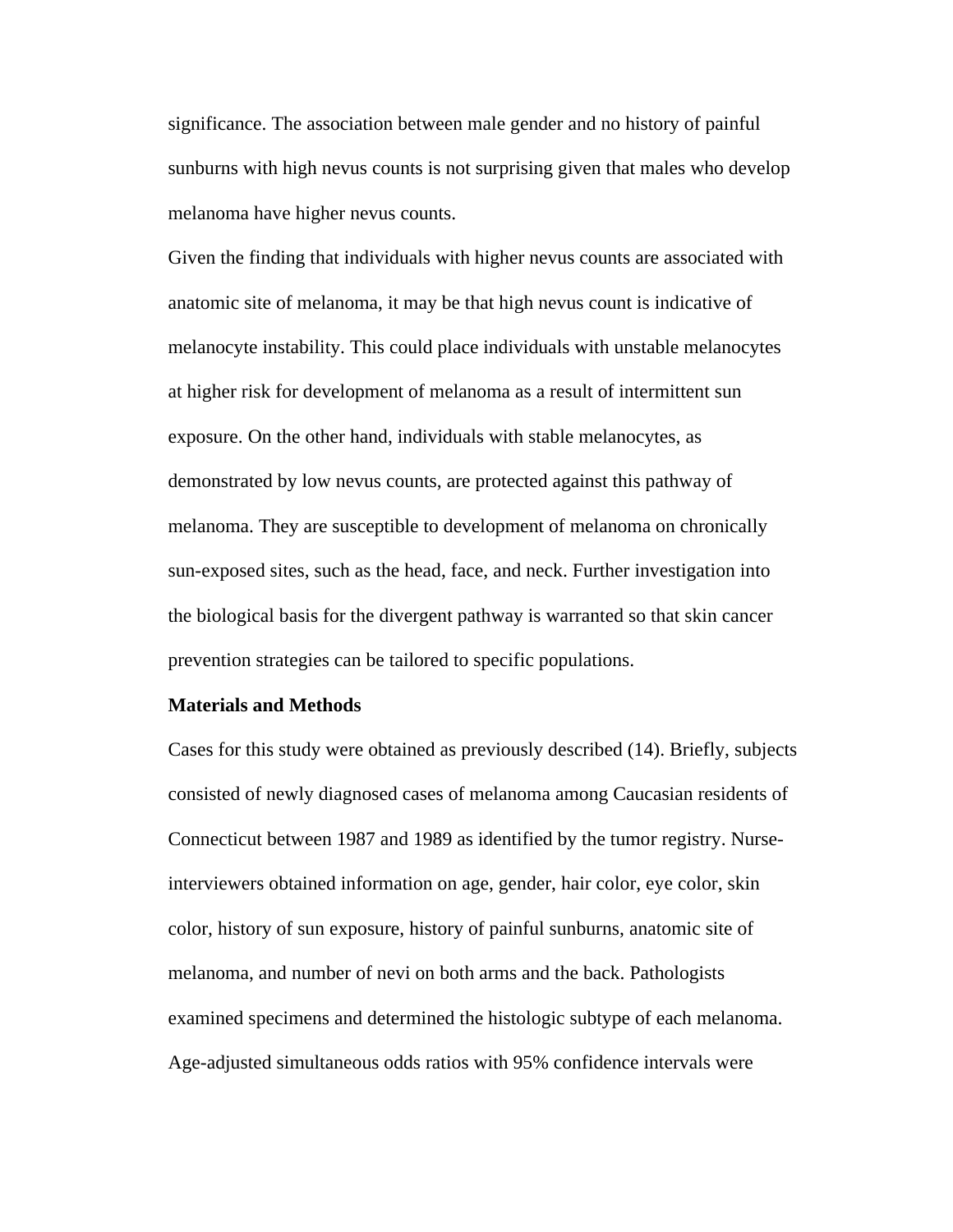generated using nevus status as the dependent variable. A high nevus count was defined as having more than eleven nevi counted on both arms and the back.